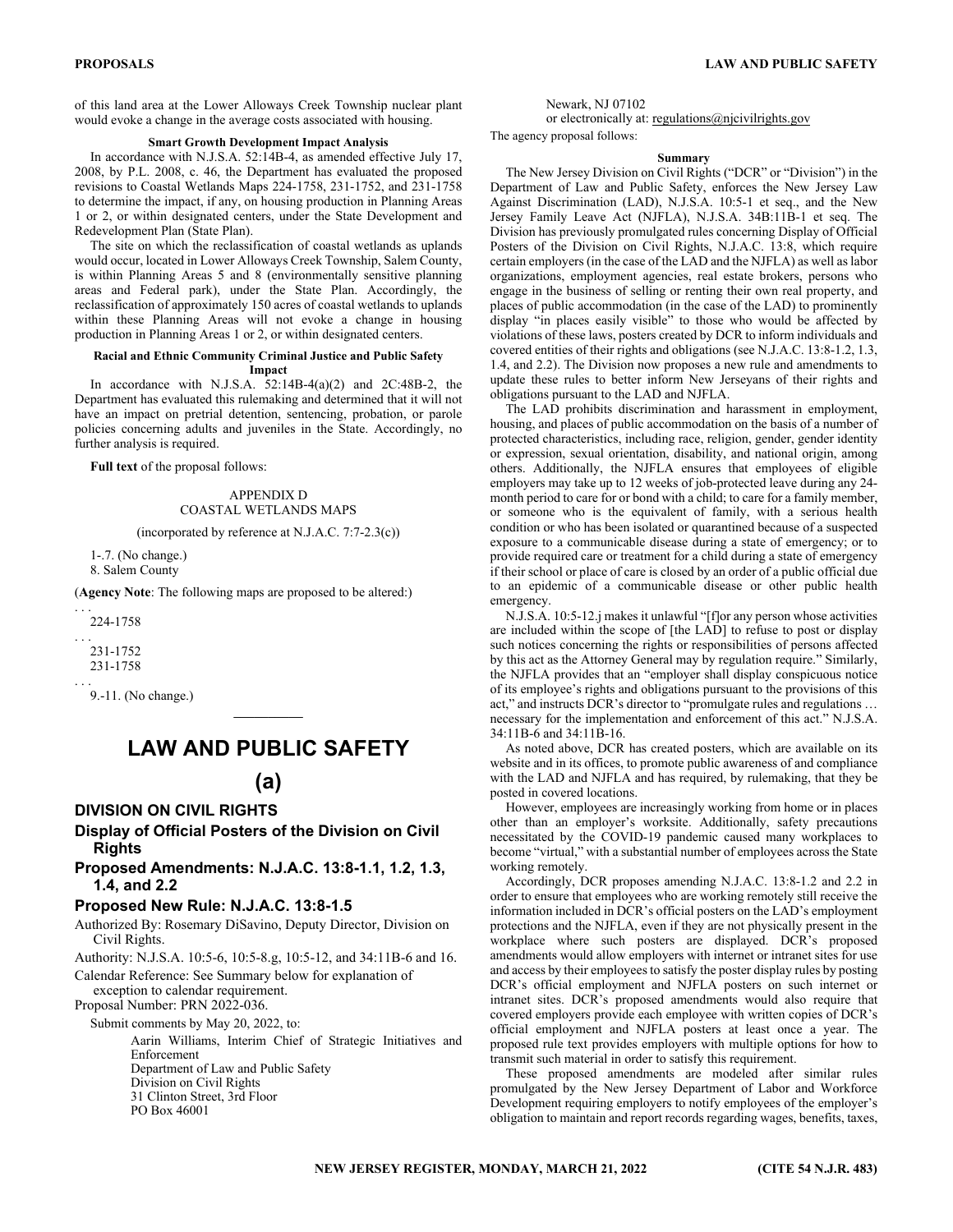and other contributions and assessments pursuant to State wage, benefit, and tax laws, and of the employee's right to be free of gender inequity or bias in pay, compensation, benefits, or other terms and conditions of employment at N.J.A.C. 12:2-1.3 and 2.3.

Additionally, DCR proposes amending N.J.A.C. 13:8-1.3 and 1.4, applicable to housing providers and places of public accommodation, respectively, recognizing that not all housing providers or places of public accommodation are the same. DCR proposes amending N.J.A.C. 13:8-1.3 to require that housing posters be displayed by all persons engaged in the management of residential real property, in addition to the real estate brokers and persons engaged in the business of selling or renting real property who are subject to the existing rule. The proposed amendments provide that DCR create two types of official housing posters: one poster for housing providers engaged in sales and rentals, to inform prospective buyers and renters of their rights pursuant to the LAD; and a different poster for housing providers engaged in property management, to inform residents, whether owners or tenants, of their rights pursuant to the LAD. This is because certain rights against discrimination and bias-based harassment in housing are more relevant to prospective buyers and residents, while other such rights are more relevant to current residents. To help mitigate costs, and in recognition of the fact that many property management entities have intranet sites for residents and communicate important information to such residents electronically, the proposed amendments allow for housing providers engaged in property management to satisfy their obligations pursuant to N.J.A.C. 13:8-1.3 electronically, in the manner proposed for employers in the proposed amendments at N.J.A.C. 13:8-1.2 and 2.2. The proposed amendments also require property managers to transmit such posters to residents at least once annually, or upon request.

Similarly, the term "place of public accommodation," covers a broad range of entities, as can be seen in the illustrative list found at N.J.S.A. 10:5-5.l. Currently, there is one official public accommodation poster, generally applicable to all places of public accommodation at N.J.A.C. 13:8-1.4 that requires places of public accommodation to display this poster prominently. However, individuals may require different information about their rights depending on the type of place of public accommodation they are patronizing or attempting to patronize. Accordingly, DCR is proposing amendments that allow it to create category-specific posters (for example, specific posters applicable to schools, restaurants, or government buildings). Persuant to the proposed amendments, a place of public accommodation for which DCR has created a category-specific poster would satisfy its preexisting obligation to post DCR's official public accommodation poster by instead posting DCR's official poster specific to that category.

Finally, DCR is proposing to codify, at N.J.A.C. 13:8-1.5, a requirement applicable specifically to health care entities, defined in the proposed amendment at N.J.A.C. 13:8-1.1, as any place of public accommodation that acts as a "dispensary, clinic, or hospital," or that provides medical or health "services" (N.J.S.A. 10:5-5.l) including, but not limited to, any healthcare facility licensed pursuant to N.J.S.A. 26:2H-12.56; any health maintenance organization authorized to operate pursuant to N.J.S.A. 26:2J-2; any carrier that offers a managed care plan pursuant to N.J.S.A. 26:2S-2; a State or county psychiatric hospital, a State developmental center, or a staffing registry (N.J.S.A. 26:2H-12.2.b); any mental health facility or substance use facility providing treatment services pursuant to N.J.S.A. 30:4-27.2; and any place open to the public where medical or health services are provided by an individual licensed pursuant to Title 45 of the New Jersey statutes (N.J.S.A. 45:1-34).

The proposed amendments to this section would authorize DCR to create, and require health care entities to prominently display, a "know your rights" poster specific to health care entities, in lieu of health care entities' preexisting obligation to display DCR's place of public accommodation poster.

The amendments to this section have been proposed so that patients and providers in the health care context receive information about the civil rights protections provided pursuant to the LAD at the point of treatment, especially when critical decisions are being made at a rapid pace and because laypersons often lack specific knowledge in this arena. Recent events have exposed systemic racial, ethnic, and national origin-based disparities in health care and medical treatment. "Know your rights"

posters specific to the health care context would provide crucial information to individuals who are seeking medical treatment. In other words, the proposed amendments to this section would create a more effective way for health care entities to comply with their preexisting obligation to display DCR's place of public accommodation poster.

Recognizing that not all health care entities are the same—emergency room patients may require different information than patients at a women's health care center—DCR has proposed amendments to this section that will allow for the creation and display of posters for specific categories of health care entities. Additionally, because many health care entities, such as hospitals, are large and treat patients in many different places and in many different ways, DCR is proposing to require health care entities to display the "know your rights" posters contemplated by this section near all entrances and in all public waiting rooms. The proposed amendments would also encourage these posters to be displayed in individual treatment rooms.

The following is a summary of the proposed new rules and amendments.

Proposed amendments at N.J.A.C. 13:8-1.1, Definitions, define "health care entity," the key definition relating to N.J.A.C. 13:8-1.5, and reflect that health care entities have long been included as a place of public accommodation, but are now specifically addressed.

N.J.A.C. 13:8-1.2 requires all labor organizations, employment agencies, and employers of employees covered by the LAD to display the official DCR employment poster in places easily visible to all employees and applicants for employment. DCR proposes amending the section to clarify that the Division will publish an official employment poster and to require that covered employers also provide each employee a written copy of the official employment poster at least once per year: annually, on or before December 31 of each year, as well as upon the first request of an employee. Another proposed amendment would provide that, in the event that an employer has an internet site or intranet site for use by its employees, to which all employees have access, and to which the employer customarily posts notices, posting of the official employment poster on the employer's internet site or intranet site shall satisfy the rulemaking's conspicuous posting requirement. A final proposed amendment would provide that the employer may comply with its annual obligation to provide each employee with a written copy of the official employment in at least one of three ways: email, printed material, or internet/intranet site.

N.J.A.C. 13:8-1.3 currently requires "all real estate brokers and all persons who engage in the business of selling or renting their own real property [to] display the official housing poster of the Division in places easily visible to all prospective tenants and purchasers." Proposed amendments to this section would expand the rule to also require that a housing poster be displayed by all persons who are engaged in the management of residential real property, including, but not limited to, landlords, property management companies, and cooperative and condominium associations. The proposed amendments would provide that DCR will create a poster specific to each group of entities—a "sales and rentals housing poster"—in addition to a poster specific to housing providers engaged in property management—a "property management housing poster." The posters would be made available for download by the Division on its website, and each type of entity would be required to display the poster applicable to such entity in a place easily visible to prospective or current residents.

DCR proposes further amending the section to require that housing providers required to display the "property management housing poster" provide each tenant with a written copy of the official property management poster at least once per year: annually, as well as upon the first request of a resident. Another proposed amendment would provide that, in the event the housing provider has an internet site or intranet site for use by its residents, to which all residents have access, and to which the housing provider customarily posts notices, posting of the official property management housing poster on the housing provider's internet site or intranet site shall satisfy the rulemaking's conspicuous posting requirement.

N.J.A.C. 13:8-1.4 requires all places of public accommodation to display the official public accommodation poster of the Division in places easily visible to all persons seeking to use, or using, the accommodations.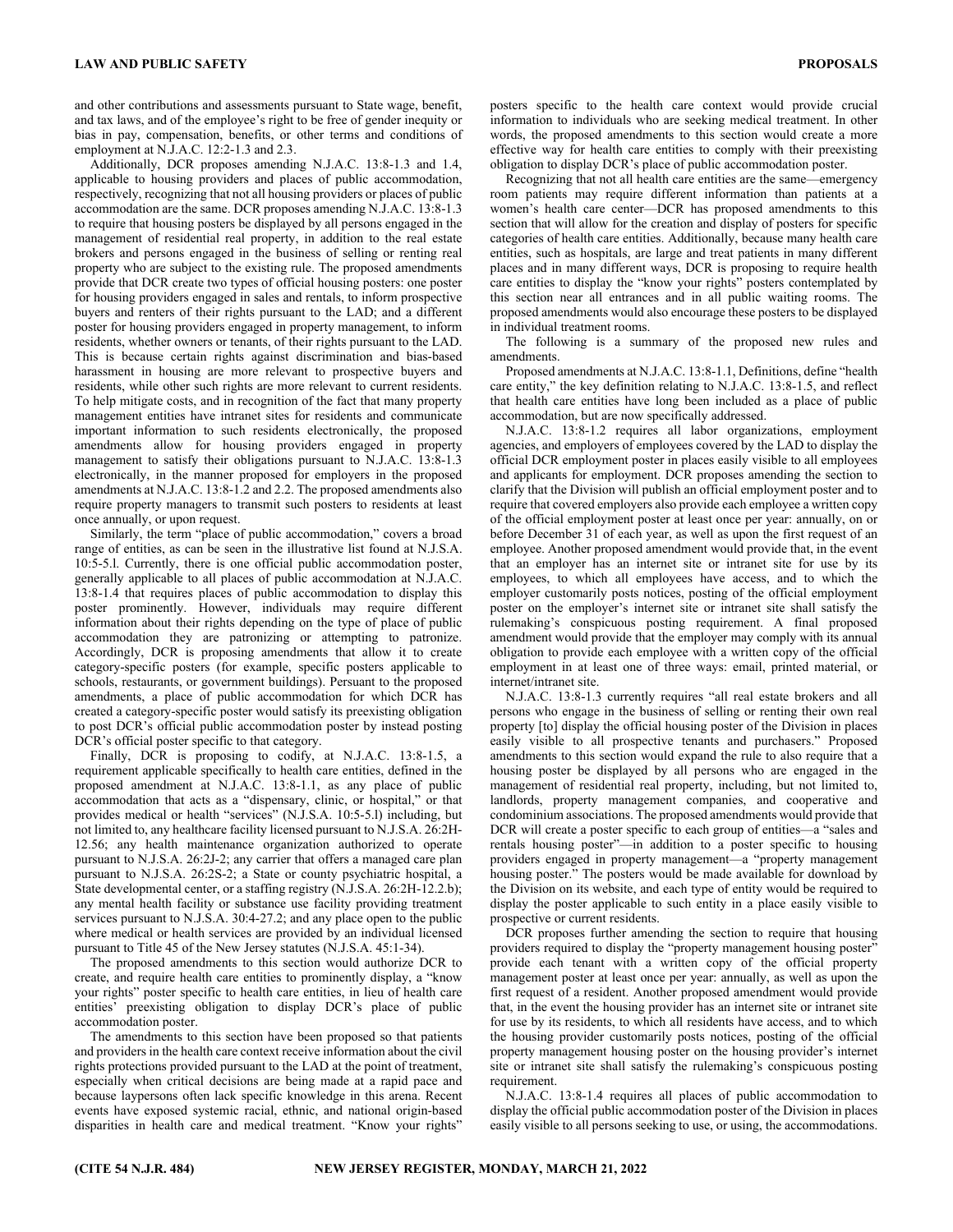DCR proposes amending the section to state that DCR will publish an official public accommodation poster, while also permitting DCR to publish official posters specific to particular categories of places of public accommodation. An additional proposed amendment would provide that an entity for which DCR has created a category-specific poster will be required to display such category-specific poster to comply with N.J.A.C. 13:8-1.4, but need not display the generic official place of public accommodation poster.

Proposed new N.J.A.C. 13:8-1.5 would provide for the creation of a poster specific to health care entities. This proposed requirement would supplant health care entities' preexisting obligation to display the Division's official place of public accommodation poster and instead requires health care entities to display the Division's new health care entity poster. The proposed new section would also provide for the creation and display of category-specific health care entity posters. The proposed new section would clarify that health care entities must prominently display the applicable poster near each entrance and in each public waiting room. They may choose to display the posters in other locations such as treatment rooms or through a digitally accessible platform (for example, QR code) that is in plain view and accessible to those patronizing the entity. The proposed new section would provide that it applies only to health care entities providing health care services with a physical place of business that is open to the public. The proposed new section would require that if the Division has created and made available one or more official posters applicable to a specific type of health care facility, facilities belonging to that category shall display the categoryspecific poster. For example, if the Division has created a poster for a testing center and a women's health center, a women's health center that also serves as a testing center shall display either the women's health center poster or the testing center poster, but is not required to post both, although the facility may choose to do so.

N.J.A.C. 13:8-2.2 requires all employers covered by the New Jersey Family Leave Act, whether or not they have any eligible employees pursuant to the act, to display the official Family Leave Act poster of the Division in places easily visible to all employees. DCR proposes amending the section to clarify that the Division will publish an official Family Leave Act poster and to require that covered employers also provide each employee with a written copy of the official Family Leave Act poster at least once per year, annually, on or before December 31 of each year, as well as upon the first request of an employee. A proposed amendment allows the employer to comply with this obligation in one of three ways: email, printed material, or internet/intranet site. Another proposed amendment would provide that, in the event that an employer has an internet site or intranet site for use by its employees, to which all employees have access, and to which the employer customarily posts notices, posting of the official Family Leave Act poster on the employer's internet site or intranet site shall satisfy the rulemaking's conspicuous posting requirement.

As the Division has provided a 60-day comment period on this notice of proposal, this notice is excepted from the rulemaking requirement, pursuant to N.J.A.C. 1:30-3.3(a)5.

#### **Social Impact**

The Division believes the proposed new rule and amendments will have a positive social impact on the general public in the State of New Jersey, as well as on the employers, employees, real estate brokers, persons who engage in sales and rentals of real property, housing providers who engage in property management, places of public accommodations, patrons, and prospective patrons of places of public accommodation.

Unlawful discrimination and bias-based harassment in employment, housing, and places of public accommodation (including health care entities), as well as improper withholding of earned family leave, threaten the rights and privileges of all New Jersey residents. The new rule and amendments DCR proposes provide additional ways in which employers may satisfy their obligation to inform affected individuals in New Jersey of their rights related to unlawful discrimination, bias-based harassment, and the NJFLA. Informing such individuals of their rights pursuant to the LAD and NJFLA and how to contact DCR to learn more or file a complaint, will help these individuals understand whether their rights

were violated and, if they were, how to seek redress. Requiring covered entities to provide employees, prospective and current residents, and patrons and patients, with notification of their rights will also serve the salutary purpose of reminding covered entities of their obligations pursuant to the LAD and NJFLA. The proposed amendments and new rule will have a beneficial impact on all persons protected by the LAD and by the NJFLA by accounting for the virtual nature of some workplaces, and by accounting for the different ways in which individuals might be affected by discrimination and bias-based harassment in different contexts. The proposed amendments and new rule may also benefit employers because they provide more avenues by which employers may satisfy their obligation to notify employees of their rights whether such employees are working in a traditional workplace or working remotely.

#### **Economic Impact**

The Division does not anticipate that the proposed amendments and new rule will have a significant economic impact on covered entities or potential complainants. For employers, they merely establish when a covered employer must provide a written copy of the official employment poster to each employee, identify the manner in which the poster may be provided to employees (including electronic means), and set forth alternative options for how covered entities may comply with preexisting rules requiring the display of posters in physical workspaces. Covered employers may incur minor administrative printing and mailing costs associated with the proposed amendment requiring employers to provide written notification of DCR's official employment and NJFLA posters at least once annually, if employers choose to do so through printed material rather than through email or over an internet or intranet site available to employees, but that is the employer's choice.

Some housing providers will be required to post a housing poster for the first time, and some health care entities may have to post posters in multiple locations when the rules previously did not specify that posters had to be posted in multiple locations. However, any administrative costs associated with printing and displaying, or in the case of housing providers engaged in property management, printing, and distributing, such posters, will be minimal. Additionally, housing providers with intranet websites may mitigate those costs by posting and distributing such posters electronically.

For housing providers already subject to the Division's existing poster rule, and for places of public accommodation that are not health care entities, the proposed amendments and new rule are not expected to materially affect compliance costs.

#### **Federal Standards Statement**

The proposed new rule and amendments relate to compliance with the notice posting requirements in the LAD and NJFLA. Accordingly, the proposed new rule and amendments are not intended to implement or comply with any program established pursuant to Federal law or pursuant to a State statute that incorporates or refers to Federal law, standards, or requirements. However, the Division's proposed new rule and amendments are similar to Federal rules that require the posting of different notices pursuant to various Federal laws. Accordingly, some persons and entities covered by the LAD and NJFLA's posting requirements are also required to post notices regarding unlawful discrimination or family leave pursuant to various Federal laws.

Specifically, 29 CFR 1601.30(a) requires employers and labor organizations, as defined at Title VII of the Civil Rights Act and by the Americans with Disabilities Act (ADA), to display posters that advise the public of the pertinent provisions of these Federal laws. Similarly, 24 CFR 110.10 and 110.25, promulgated pursuant to the Fair Housing Act, impose an obligation on persons who rent or sell real estate to display posters advising that it is a violation of Federal law to engage in unlawful housing discrimination based on race, color, religion, sex, national origin, handicap, or familial status. Moreover, Federal rules require certain state and local entities to disseminate information about the ADA. These rules include the posting of notices as one of several suggested means of meeting this requirement at 28 CFR 35.106. Further, the Federal Family and Medical Leave Act (FMLA) and its implementing rules require that employers covered by the FMLA post notices explaining the act's provisions and providing information concerning the filing of complaints. 29 U.S.C. § 2619 and 29 CFR 825.300.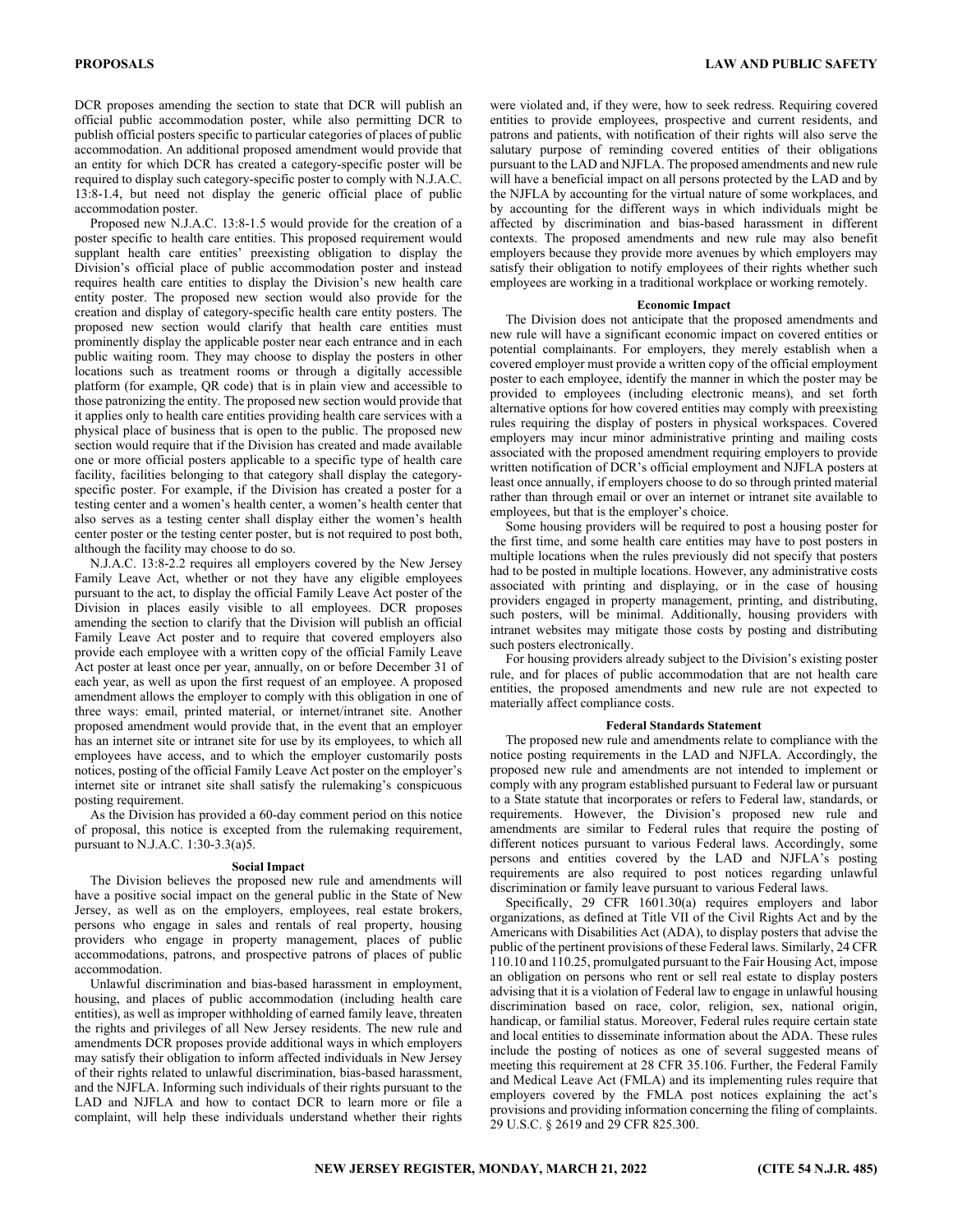Federal law includes various posting and dissemination requirements for hospitals. Most relevant here, Section 1557 of the Affordable Care Act requires health facilities receiving Federal financial assistance to post information about the Federal prohibition on discrimination on the basis of race, color, national origin, sex, age, or disability and the availability of language and disability assistance in conspicuous public locations.

The proposed new rule and amendments do not unnecessarily exceed or duplicate such Federal rules. Instead, the proposed new rule and amendments articulate requirements to display posters that explain the provisions of the LAD and NJFLA.

Accordingly, the Division's proposed new rule and amendments regarding the display and dissemination of official Division posters are necessary to further the statutory mandate to prevent and eliminate unlawful discrimination that violates the LAD and to fulfill the statutory notice requirements of the NJFLA. Although the requirement to display Division posters may reach individuals and entities that are also covered by corresponding Federal notice requirements described above, the LAD and NJFLA cover more individuals and entities pursuant to their respective definitions of "employer" and "health care entity" than their Federal counterparts. Moreover, there are significant differences in the coverage of Federal and State laws that are reflected in the contents of the Division's official posters.

#### **Jobs Impact**

The Division does not anticipate that the proposed new rule and amendments will have any impact on the number of jobs in this State.

#### **Agriculture Industry Impact**

The Division does not anticipate that the proposed new rule and amendments will have any impact on the agriculture industry of this State.

#### **Regulatory Flexibility Statement**

The Division does not anticipate that the proposed amendments and new rule will impose any reporting or recordkeeping requirements on small businesses, as the term is defined in the Regulatory Flexibility Act, N.J.S.A. 52:14B-16 et seq.

However, the proposed new rule and amendments would apply to all small businesses in New Jersey, because the LAD applies to all employers, housing providers, and places of publication, regardless of size. According to the United States Small Business Administration, as of 2013, New Jersey had roughly 410,971 small businesses (defined by the Regulatory Flexibility Act as businesses with fewer than 100 full-time employees). The only compliance requirement proposed is the requirement that covered entities prominently display an applicable poster created by DCR and provided free of charge on DCR's website. Small businesses that are employers or housing providers engaged in property management will be required to provide copies of the applicable poster at least once annually, or upon request, by an employee or resident. A small business is not likely to need any professional services to comply with this requirement.

Costs of complying with the proposed new rule and amendments are estimated to be *de minimis*. Small businesses whose employees or residents have access to email or which have an employer or residential internet or intranet available to all employees or residents may comply with the proposed new rule and amendments without cost by providing written notification of the official posters described above through email or by posting them on the employer or housing provider's internet or intranet. Small businesses without an internet or intranet, or whose employees or residents do not have access to email, will incur minor administrative costs associated with printing and distributing one-page posters to employees and/or residents. Health care providers that are small businesses may also incur additional costs associated with having to display posters in multiple locations, if they have more than one entrance and/or more than one public waiting room, but such costs will be minimal as well. The proposed new rule and amendments are designed to minimize any adverse economic impact on small businesses in the following ways:

● The proposed amendments provide businesses with a number of methods for complying with the rulemaking, including in the case of employers and property managers, a method of complying electronically at no cost;

- The proposed amendments require compliance only once annually, except in cases where an employee makes a request for the written notification required by the rulemaking; and
- The proposed amendments applicable to health care entities state the number of posters that need to be displayed according to the size of the entity. A small health care entity with only one entrance and only one public waiting room may only need to display two posters, while a larger entity with multiple entrances or waiting rooms would need to display the number of posters commensurate with its size.

Given the minimal burden on businesses and the importance of requiring businesses to inform their employees and patrons of their rights and obligations pursuant to the LAD and NJFLA, DCR does not believe it is appropriate to provide an exemption from coverage of the rulemaking, or by any part thereof, for small businesses.

#### **Housing Affordability Impact Analysis**

The Division does not anticipate that the proposed amendments and new rule will have any impact on the affordability of housing in New Jersey or would change the average costs associated with housing, because the rules pertain to obligations and rights pursuant to the LAD and NJFLA.

#### **Smart Growth Development Impact Analysis**

The Division does not anticipate that the proposed amendments and new rule will have any impact on smart growth or would change housing production in Planning Areas 1 or 2, or within designated centers, under the State Development and Redevelopment Plan in New Jersey because the proposed rule amendments, because the rules pertain to obligations and rights pursuant to the LAD and NJFLA.

#### **Racial and Ethnic Community Criminal Justice and Public Safety Impact**

The Division has evaluated this rulemaking and determined that it will not have an impact on pretrial detention, sentencing, probation, or parole policies concerning adults and juveniles in the State. Accordingly, no further analysis is required.

**Full text** of the proposal follows (additions indicated in boldface **thus**; deletions indicated in brackets [thus]):

#### SUBCHAPTER 1. LAW AGAINST DISCRIMINATION POSTERS

#### 13:8-1.1 Definitions

**(a)** The definitions set forth [in] **at** N.J.S.A. 10:5-1 et seq. shall apply to this subchapter[.]**, in addition to the definitions stated below:** 

**1. For purposes of this chapter, a "health care entity" means any place of public accommodation that acts as a "dispensary, clinic, or hospital," or that provides medical or health "services" (N.J.S.A. 10:5-5.l) including, but not limited to, any healthcare facility licensed pursuant to N.J.S.A. 26:2H-12.56; any health maintenance organization authorized to operate pursuant to N.J.S.A. 26:2J-2; any carrier that offers a managed care plan pursuant to N.J.S.A. 26:2S-2; a State or county psychiatric hospital, a State developmental center, or a staffing registry (N.J.S.A. 26:2H-12.2.b); any mental health facility or substance abuse treatment facility providing treatment services pursuant to N.J.S.A. 30:4-27.2; and any place open to the public where medical or health services are provided by an individual licensed pursuant to Title 45 of the New Jersey statutes (N.J.S.A. 45:1- 34).** 

#### 13:8-1.2 Display of employment poster

#### **(a) The Division shall publish an official employment poster.**

(**b)** All labor organizations, employment agencies, and employers of employees covered by the Law Against Discrimination (N.J.S.A. 10:5-1 et seq.) shall display the official employment poster of the Division in places easily visible to all employees and applicants for employment. The official employment poster of the Division is available for downloading and printing on the Division's website, www.njcivilrights.gov, or at any of the Division's offices. Any poster printed from the Division's website shall be printed on no smaller than letter size paper (8½ by 11 inches) and contain text that is fully legible and large enough to be easily read. Whenever the poster is modified, the Division shall issue and publicize a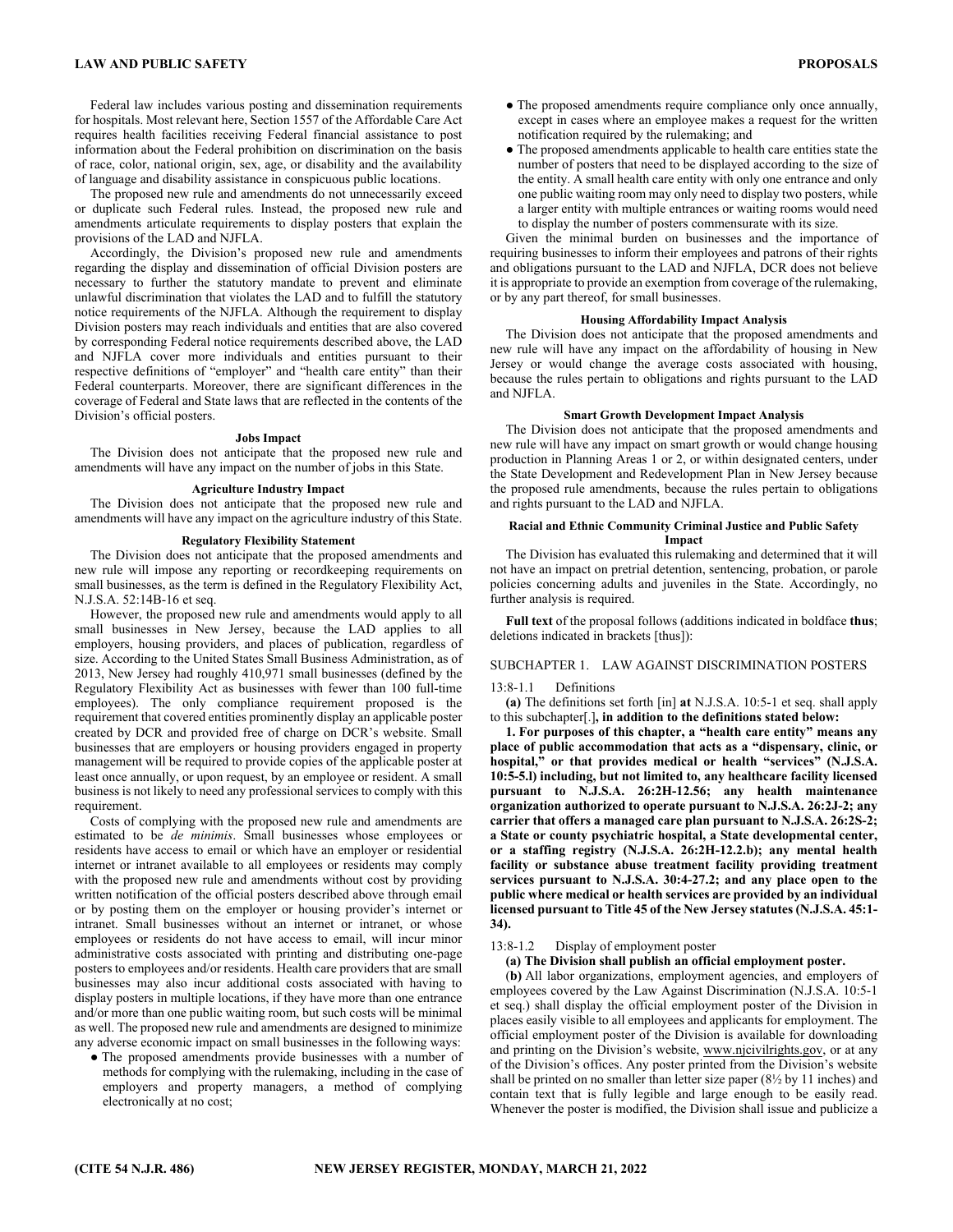public notice consistent with N.J.A.C. 13:1E-4.4 to alert covered entities that a revised poster has been published and is available from the Division.

**(c) Each employer covered by the Law Against Discrimination shall provide each employee with a written copy of the official employment poster:** 

**1. Annually, on or before December 31 of each year; and** 

**2. Upon the first request of an employee.** 

**(d) In the event that an employer has an internet site or intranet site for use by its employees to which all employees have access and the employer customarily posts notices to affected employees or other affected individuals electronically on the site, posting of the official employment poster on the employer's internet site or intranet site shall satisfy the posting requirement set forth at (b) above.** 

**(e) An employer shall make the written copy of the poster available to each worker pursuant to (c) above using one of the following methods:** 

**1. By email delivery;** 

**2. Through printed material, including, but not limited to, paycheck inserts; brochure or similar informational packet provided to new hires; an attachment to an employee manual or policy book; or flyer distributed at an employee meeting; or** 

**3. Through an internet or intranet website, if the site is for the use of all employees, can be accessed by all employees, and the employer provides notice to the employees of its posting.** 

#### 13:8-1.3 Display of housing poster

**(a) The Division shall publish an official sales and rentals housing poster and an official property management housing poster. If an entity engages in both the sale and rental of real property and engages in management of residential real property, the entity shall display both the official sales and rentals housing poster and the official property management housing poster, in places easily visible to all prospective tenants, purchasers, residents (including tenants or owners), and all prospective tenants and purchasers.** 

[(a)] **(b)** All real estate brokers and all persons who engage in the business of selling or renting their own **or others'** real property shall display the official **sales and rentals** housing poster of the Division in places easily visible to all prospective tenants and purchasers. [The official housing poster of the Division is available for downloading and printing on the Division's website, www.njcivilrights.gov, or at any of the Division's offices. Any poster printed from the Division's website shall be printed on no smaller than letter size paper  $(8 \frac{1}{2})$  by 11 inches) and contain text that is fully legible and large enough to be easily read. Whenever the poster is modified, the Division shall issue and publicize a public notice consistent with N.J.A.C. 13:1E-4.4 to alert covered entities that a revised poster has been published and is available from the Division.]

[(b)] **1.** For the purpose of this [Section] **subsection**, a person is not engaged in the business of selling real property solely because he **or she** sells**,** or attempts to negotiate the sale of**,** his **or her** own residence.

**(c) All persons who are engaged in the management of residential real property, including, but not limited to, landlords, property management companies, and cooperative and condominium associations, shall display the official property management housing poster of the Division in places easily visible to all residents, whether tenants or owners, and all prospective tenants and purchasers.** 

**(d) Each covered entity subject to the requirements at (c) above shall provide to the residents of each property managed by the covered entity, a written copy of the official property management housing poster:** 

**1. Annually, on or before December 31 of each year; and** 

**2. Upon the first request of a resident.** 

**(e) In the event that a covered entity subject to the requirements at (c) above has an internet site or intranet site for use by residents of properties managed by the covered entities to which all residents have access and the entity customarily posts notices to affected individuals electronically on the site, posting of the official property management poster on the employer's internet site or intranet site shall satisfy the posting requirement set forth at (d) above.** 

**(f) The official housing posters of the Division are available for downloading and printing on the Division's website, www.njcivil rights.gov, or at any of the Division's offices. Any poster printed from the Division's website shall be printed on no smaller than letter size paper (8 ½ by 11 inches) and contain text that is fully legible and large enough to be easily read. Whenever the poster is modified, the Division shall issue and publicize a public notice consistent with N.J.A.C. 13:1E-4.4 to alert covered entities that a revised poster has been published and is available from the Division.** 

#### 13:8-1.4 Display of public accommodation poster**; generally**

**(a) The Division shall publish an official public accommodation poster. In addition, the Division may publish official posters specific to particular categories of places of public accommodation, including, but not limited to, the categories identified at N.J.S.A. 10:5-5.l.** 

**(b)** All places of public accommodation shall display the official public accommodation poster of the Division in places easily visible to all persons seeking or using the accommodations. [The official public accommodations poster of the Division is available for downloading and printing on the Division's website, www.njcivilrights.gov, or at any of the Division's offices. Any poster printed from the Division's website shall be printed on no smaller than letter size paper (8½ by 11 inches) and contain text that is fully legible and large enough to be easily read. Whenever the poster is modified, the Division shall issue and publicize a public notice consistent with N.J.A.C. 13:1E-4.4 to alert covered entities that a revised poster has been published and is available from the Division.]

**(c) If the Division has created and made available on the Division's website one or more official posters specific to a particular category of place of public accommodation, including, but not limited to, the categories identified at N.J.S.A. 10:5-5.l, a place of public accommodation belonging to that category shall display, in lieu of the poster identified at (a) above, the category-specific posters in one or more places easily visible to all persons seeking or using the accommodations.** 

**(d) All official public accommodations posters of the Division are available for downloading and printing on the Division's website, www.njcivilrights.gov or at any of the Division's offices. Any poster printed from the Division's website shall be printed on no smaller than letter size paper (8½ by 11 inches) and contain text that is fully legible and large enough to be easily read. Whenever a poster is modified, the Division shall issue and publicize a public notice consistent with N.J.A.C. 13:1E-4.4 to alert covered entities that a revised poster has been published and is available from the Division.** 

**13:8-1.5 Public accommodation poster at health care entities**

**(a) Health care entities subject to the requirements in this section shall not be required to separately comply with the poster requirement at N.J.A.C. 13:8-1.4(b). This section shall apply only to health care entities with a physical place of business at which individuals are eligible to receive health care services.** 

**(b) The Division shall publish one or more official health care entity posters.** 

**(c) All health care entities shall display an official health care entity poster of the Division in places easily visible to all persons seeking or using the entities. Such places shall include, but need not to be limited to, a location near each entrance through which the public can enter or exit and all public waiting rooms. In addition to displaying the health care entity poster in those places required by this subsection, the health care entity may also choose to display the health care entity posters in other locations, including individual treatment rooms, or on a digitally accessible platform code (QR Code) posted in plain view around the entity.** 

**(d) The Division may publish official posters specific to particular categories of health care entities, including, but not limited to, hospitals, outpatient offices, urgent care clinics, testing sites, and women's health centers.** 

**(e) If the Division has created and made available on the Division's website, www.njcivilrights.gov, one or more official posters specific to a particular category of health care entity, a health care entity belonging to that category shall display, in lieu of the poster identified**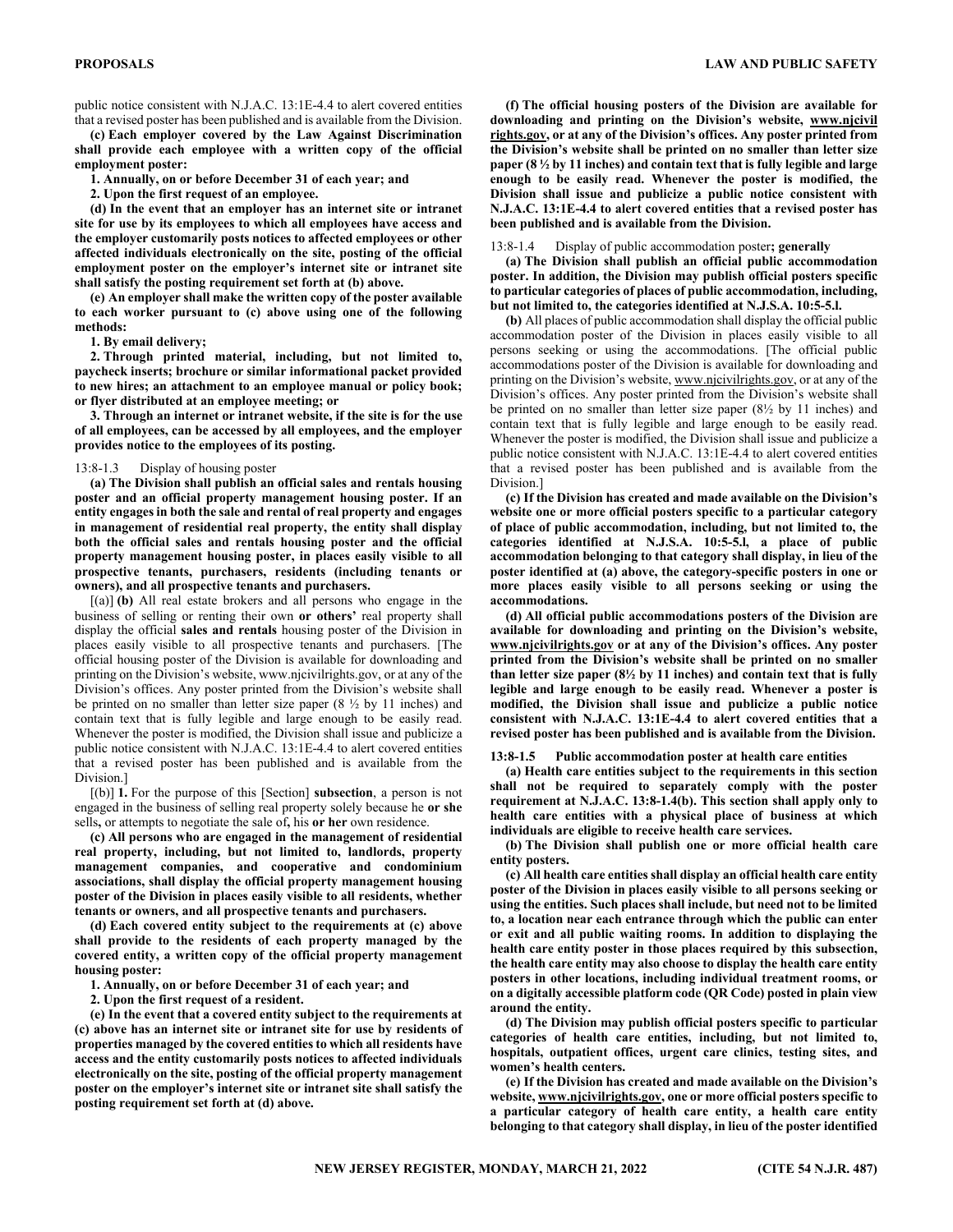**at (d) above, one or more of such category-specific posters in the places identified at (c) above.** 

**(f) All official health care entity posters of the Division are available for downloading and printing on the Division's website, www.njcivilrights.gov, or at any of the Division's offices. Any poster printed from the Division's website shall be printed on no smaller than letter size paper (8½ by 11 inches) and contain text that is fully legible and large enough to be easily read. Whenever a poster is modified, the Division shall issue and publicize a public notice consistent with N.J.A.C. 13:1E-4.4 to alert covered entities that a revised poster has been published and is available from the Division.** 

13:8-[1.5]**1.6** (No change in text.)

#### SUBCHAPTER 2. FAMILY LEAVE ACT POSTER

#### 13:8-2.2 Display of Family Leave Act poster

**(a) The Division shall publish an official Family Leave Act poster.** 

**(b)** All employers covered by the Family Leave Act (N.J.S.A. 34:11B-1 et seq.), whether or not they have any eligible employees [under] **pursuant to** the act, shall display the official Family Leave Act poster of the Division in places easily visible to all employees. The official Family Leave Act poster of the Division is available for downloading and printing on the Division's website, www.njcivilrights.gov, or at any of the Division's offices. Any poster printed from the Division's website shall be printed on no smaller than letter size paper (8 ½ by 11 inches) and contain text that is fully legible and large enough to be easily read. Whenever the poster is modified, the Division shall issue and publicize a public notice consistent with N.J.A.C. 13:1E–4.4 to alert covered employers that a revised poster has been published and is available from the Division.

**(c) Each covered employer shall provide each employee with a written copy of the official Family Leave Act poster:** 

**1. Annually, on or before December 31 of each year; and** 

**2. Upon the first request of an employee.** 

**(d) In the event that an employer has an internet site or intranet site for use by its employees to which all employees have access and the employer customarily posts notices to affected employees or other affected individuals electronically on the site, posting of the official Family Leave Act poster on the employer's internet site or intranet site shall satisfy the conspicuous posting requirement set forth at (b) above.** 

**(e) An employer shall make the written copy of the poster available to each worker pursuant to (b) above using one of the following methods:** 

**1. By email delivery;** 

**2. Through printed material, including, but not limited to, paycheck inserts; brochure or similar informational packet provided to new hires; an attachment to an employee manual or policy book; or flyer distributed at an employee meeting; or** 

**3. Through an internet or intranet website, if the site is for the use of all employees, can be accessed by all employees, and the employer provides notice to the employees of its posting.**   $\mathcal{L}=\mathcal{L}$ 

# **(a)**

## **DIVISION OF CONSUMER AFFAIRS STATE BOARD OF REAL ESTATE APPRAISERS**

## **Scope of Practice, Continuing Education, and Mixed Practice**

## **Proposed Amendments: N.J.A.C. 13:40A-1.3, 5.4, 5.6, and 7.5**

Authorized By: State Board of Real Estate Appraisers, Charles Kirk, Executive Director.

Authority: N.J.S.A. 45:14F-8.

Calendar Reference: See Summary below for explanation of exception to calendar requirement.

Proposal Number: PRN 2022-033.

Submit written comments by May 20, 2022, to: Charles Kirk, Executive Director State Board of Real Estate Appraisers PO Box 45032 Newark, New Jersey 07101 or electronically at: http://www.njconsumeraffairs.gov/Propo sals/Pages/default.aspx.

The agency proposal follows:

#### **Summary**

The State Board of Real Estate Appraisers (Board) is proposing amendments to its scope of practice, continuing education, and mixed practice rules at N.J.A.C. 13:40A to provide clarity and to update the rules. The Board is clarifying that complex residential property excludes a property that has any commercial use. Further, the Board is expanding the scope of topics covered in a required continuing education course on New Jersey law and rules to encompass the law and regulations concerning appraisal management companies. In addition, the Board proposes to delete the provisions that prohibit an appraiser from appraising his or her employing broker's listing and from conducting an appraisal on behalf of any real estate agent under the employ of the broker.

The Board is proposing to amend N.J.A.C. 13:40A-1.3 to specify that complex residential property excludes a property that has any commercial use. The Board believes that this guidance is necessary because the absence of a uniform definition in the industry has led to confusion in the marketplace and results in appraisers performing appraisals beyond their scope of practice. Specifically, the Board proposes to amend subsections (a) and (b) to specify that licensed real estate appraisers and certified residential real estate appraisers, respectively, cannot appraise a property that includes any commercial use. The Board notes that these proposed amendments protect the public by ensuring that the regulated community and public are aware that the appraisal of commercial properties is limited to certified general real estate appraisers whose education and experience includes commercial properties.

On May 15, 2020, the Appraiser Qualifications Board (AQB) of the Appraisal Foundation, a not-for-profit entity authorized by Federal law to set nationwide appraisal standards, adopted changes, effective January 1, 2021, to the Real Property Appraiser Qualification Criteria. Previously, licensed real estate appraisers were permitted to perform appraisals of complex one-to-four residential units with a maximum transaction value of \$250,000. The newly adopted changes amend the scope of practice of licensed real estate appraisers to allow them to perform appraisals of complex one-to-four residential units with a transaction value up to \$400,000. Consistent with the AQB's adopted change, the Board proposes to amend N.J.A.C. 13:40A-1.3(a) to increase the maximum transaction value of complex one-to-four-unit residential units from \$250,000 to \$400,000. The Board also proposes to amend N.J.A.C. 13:40A-1.3 to add a definition of a complex one-to-four-unit residential property appraisal that is consistent with AQB criteria.

The Board proposes to amend N.J.A.C. 13:40A-5.4(b) to expand the topics required in the mandatory continuing education course on New Jersey law and rules governing the practice of real estate appraising to specifically encompass the law and regulations concerning appraisal management companies. This proposed amendment is consistent with the Board now registering and supervising State appraisal management companies since July 2019. Additionally, the Board is expanding the examples of acceptable continuing education course topics at N.J.A.C. 13:40A-5.6 to include: automated valuation models and artificial intelligence, fair housing laws, natural resources, environmental impacts on real estate, and developing opinions on real estate value that include intangible assets.

In addition, the Board proposes to delete N.J.A.C. 13:40A-7.5(b)2 and 3 to reflect changes in the brokerage industry and to align its rules with those of other states' jurisdictions.

These Board provisions currently prohibit an appraiser from appraising his or her employing broker's listing and from conducting an appraisal on behalf of any real estate agent under the employ of the broker. The Board notes that it enacted these provisions prior to the 2010 changes to the Uniform Standards of Professional Appraisal Practice (USPAP) ethics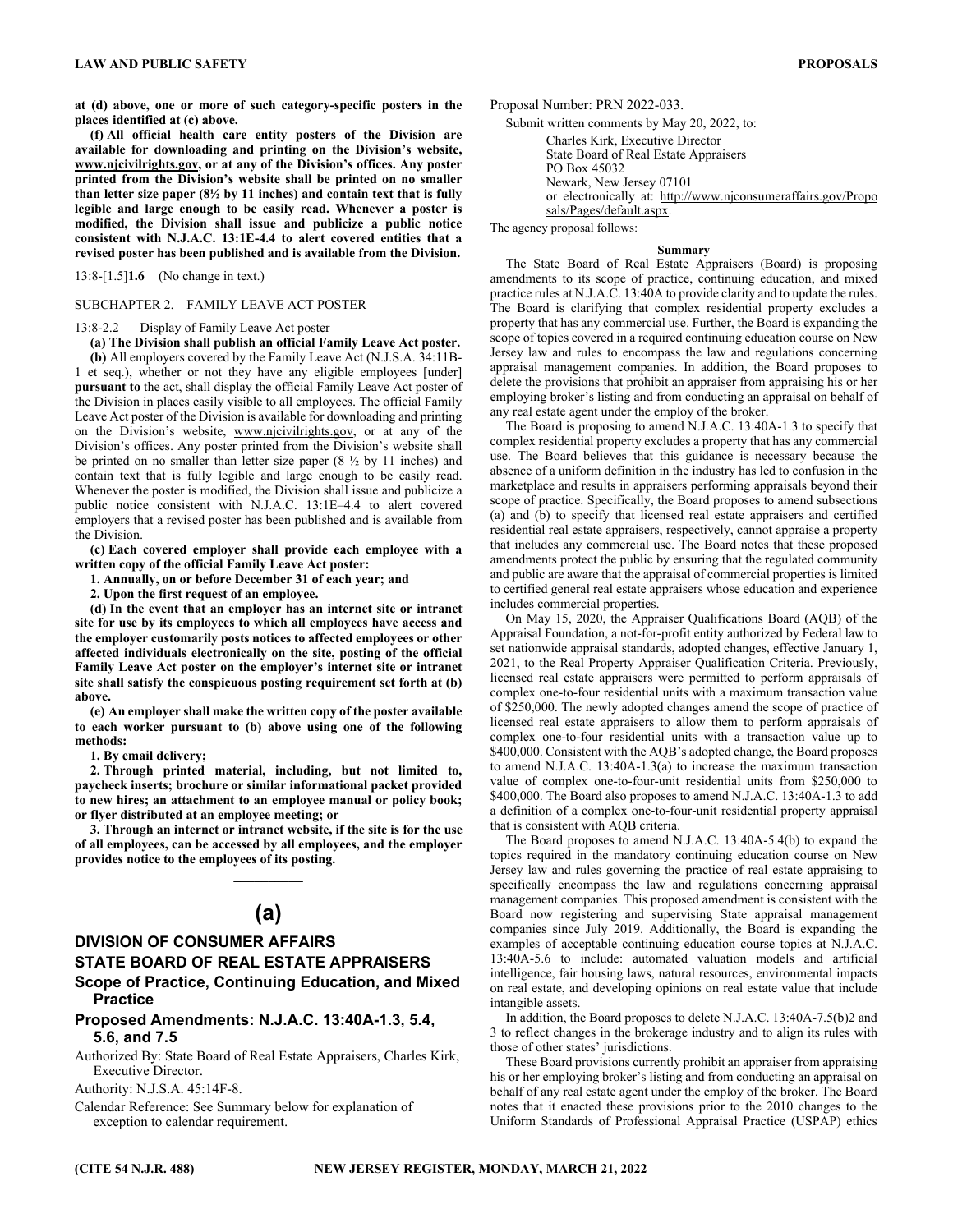rule mandating disclosure of conflicts to the client prior to services being retained concerning the property to be appraised. The Board believes that the USPAP ethics rule sufficiently protects clients and, therefore, N.J.A.C. 13:40A-7.5(b)2 and 3 are no longer necessary. In addition, the Board notes that because of the consolidation of the real estate brokerage industry over the past 15 years, there are only a handful of commercial real estate brokerages that handle leasing and sales of multi-tenanted properties. The Board further notes that the now smaller industry has multiple divisions, including appraisal divisions, that, under the Board's existing mixed practice rule, are forced to decline services because many of the appraisers hold a real estate license. The Board believes, therefore, that the existing prohibitions limit the public's access to a broad pool of qualified appraisers. Large brokerage companies employ in-house appraisers that are highly qualified to complete such assignments and if they are forced to decline work through association with the "mother" company by virtue of their real estate license, the public has a smaller pool of qualified professionals from which to choose. The Board also notes that New Jersey is the only state that prohibits mixed practice.

The Board has determined that the comment period for this notice of proposal shall be 60 days; therefore, pursuant to N.J.A.C. 1:30-3.3(a)5, this notice is excepted from the rulemaking calendar requirement.

#### **Social Impact**

The Board believes that the proposed amendments at N.J.A.C. 13:40A-7.5 will have a positive social impact upon the regulated community by reducing the circumstances in which the appraiser cannot perform an appraisal due to a conflict, as well as a positive social impact on the public by expanding the available pool of real estate appraisers. The Board also believes that the proposed amendments at N.J.A.C. 13:40A-1.3 and 5.4 will have a positive social impact upon members of the regulated community and the public.

The proposed amendments at N.J.A.C. 13:40A-1.3 clarify for the regulated community the scope of practice of licensed real estate appraisers and certified residential real estate appraisers. In addition, these proposed amendments protect the public by ensuring that the regulated community and the public are aware that the appraisal of commercial properties is limited to certified general real estate appraisers whose education and experience includes commercial properties.

The proposed amendment at N.J.A.C. 13:40A-5.4 will ensure that certified and licensed real estate appraisers are familiar with legal and regulatory developments in the Board's oversight of appraisal management companies.

#### **Economic Impact**

The Board believes that the proposed amendments at N.J.A.C. 13:40A-7.5 will have a positive economic impact on the regulated community and the public by expanding access to the pool of qualified real estate appraisers. The Board does not believe that the proposed amendments at N.J.A.C. 13:40A-1.3 and 5.4 will have any economic impact on the regulated community or the public.

#### **Federal Standards Statement**

A Federal standards analysis is not required for the Board's proposed amendments because the proposed amendments are governed by N.J.S.A. 45:14F-1 et seq., and they do not exceed standards and requirements set forth by the AQB, which may be viewed as establishing and setting forth Federal standards and requirements.

#### **Jobs Impact**

The Board does not believe that the proposed amendments will either increase or decrease the number of jobs in the State.

#### **Agriculture Industry Impact**

The proposed amendments will have no impact on the agriculture industry in this State.

#### **Regulatory Flexibility Analysis**

The Board certifies approximately 1,075 general real estate appraisers, and 1,100 residential real estate appraisers, and licenses 310 residential real estate appraisers. Any certified or licensed real estate appraiser that is a "business which is resident in this State, independently owned and operated and not dominant in its field, and which employs fewer than 100 full-time employees" would constitute a "small business" within the

meaning of the Regulatory Flexibility Act, N.J.S.A. 52:14B-16 et seq. (RFA), N.J.S.A. 52:14B-17. In addition, certified or licensed real estate appraisers may be employed by a "small business" within the meaning of the RFA. To the extent a certified or licensed real estate appraiser qualifies as a "small business" or is employed by a "small business" under the RFA, the following analysis applies pursuant to N.J.S.A. 52:14B-19.

The proposed amendments do not impose any new recordkeeping, compliance, or reporting requirements. There are no costs associated with the proposed amendments and the positive economic impact is discussed in the Economic Impact statement above. No professional services will be needed to comply with the proposed amendments. The Board believes that the proposed amendments must be uniformly applied to all licensed or certified real estate appraisers. Therefore, no differing compliance requirements are provided based upon the size of the business.

#### **Housing Affordability Impact Analysis**

The proposed amendments will have an insignificant impact on the affordability of housing in New Jersey and there is an extreme unlikelihood that the proposed amendments would evoke a change in the average costs associated with housing because the proposed amendments merely refine an existing regulatory scheme to bring it into further alignment with AQB and USPAP standards.

## **Smart Growth Development Impact Analysis**

The proposed amendments will have an insignificant impact on smart growth and there is an extreme unlikelihood that the proposed amendments would evoke a change in housing production in Planning Areas 1 or 2, or within designated centers, under the State Development and Redevelopment Plan in New Jersey because the proposed amendments concern the practice of real estate appraisal.

#### **Racial and Ethnic Community Criminal Justice and Public Safety Impact**

The Board has evaluated this rulemaking and determined that it will not have an impact on pretrial detention, sentencing, probation, or parole policies concerning adults and juveniles in the State. Accordingly, no further analysis is required.

**Full text** of the proposal follows: (additions indicated in boldface **thus**; deletions indicated in brackets [thus]):

#### SUBCHAPTER 1. PURPOSE AND SCOPE; DEFINITIONS; SCOPE OF PRACTICE

#### 13:40A-1.3 Scope of practice

(a) The scope of practice of appraisers with the licensed real estate appraiser qualification is the appraisal of non-complex [one to four] **oneto-four** residential units having a transaction value less than \$1,000,000 and complex one to four residential units having a transaction value less than [\$250,000] **\$400,000**.

**1. "Complex one-to-four-unit residential property appraisal" means one in which the property to be appraised, the form of ownership, or the market conditions are atypical. Licensed real estate appraisers shall not appraise a property that includes any commercial use.** 

(b) The scope of practice of appraisers with the certified residential real estate appraiser qualification is the appraisal of [one to four] **one-to-four** residential units without regard to transaction value or complexity. **Certified residential real estate appraisers shall not appraise a property that includes any commercial use.**

(c)-(d) (No change.)

## SUBCHAPTER 5. CONTINUING PROFESSIONAL EDUCATION

#### 13:40A-5.4 Special course requirement(s)

(a) (No change.)

(b) All licensed and certified real estate appraisers shall be required to complete a two-hour course on New Jersey law and rules governing the practice of real estate appraising. The course, at a minimum, shall include: the origin and history of the Real Estate Appraisers Act, the Board composition, scope of practice, mixed practice conflicts of interest, continuing education requirements and criteria, temporary visiting certificates, trainee and supervisor requirements, appraisal reporting**,**